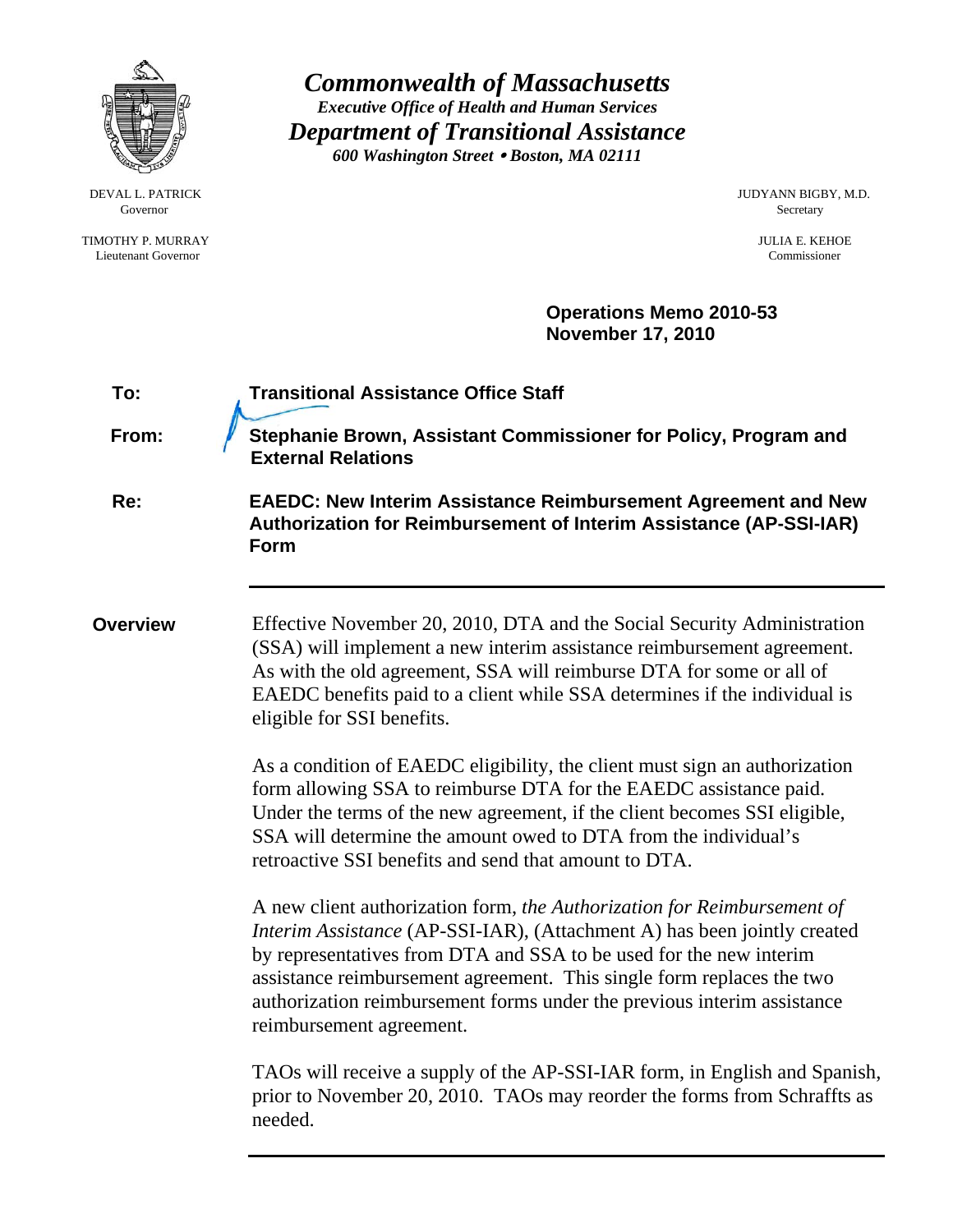**Purpose of Memo**  This Operations Memo: • introduces the *Authorization for Reimbursement of Interim Assistance* (AP-SSI-IAR) form; • explains the AP-SSI-IAR form as it applies to initial SSI claims and SSI posteligibility cases (suspended or terminated SSI cases); and • describes case managers' responsibilities for processing the AP-SSI-IAR form. **Obsolete Forms** Effective November 20, 2010, the *Authorization for Interim Assistance Reimbursement* (AP-SSI-1) and the *Authorization for Interim Assistance Reimbursement* (AP-SSI-1A) forms are obsolete and must not be used. All supplies of the AP-SSI-1 and the AP-SSI-1A forms in the TAO must be destroyed. **Note:** Previously signed and dated AP-SSI-1 and AP-SSI-1A authorizations that are currently on file are valid until they expire. **The AP-SSI-IAR Authorization Form**  *Initial SSI Claims* The AP-SSI-IAR form is used to authorize DTA reimbursement for: • initial SSI claims; and SSI posteligibility cases. These are claim situations where an individual previously received SSI, and his or her SSI benefit has been suspended or terminated for less than one year. The AP-SSI-IAR form must be completed accurately and reflect the appropriate SSI claim situation. To ensure a valid form, only the Initial Claim Only **or** the Posteligibility Case Only should be checked when completing this form. When the Initial Claim Only block is checked, the authorization is valid for 12 months. The 12-month period begins when the signed and dated AP-SSI-IAR form is entered on the SSI Tracking page in the Assessed Person Nonfinancials workflow in BEACON. Once the SSI Tracking page is completed, the automated tracking process takes place.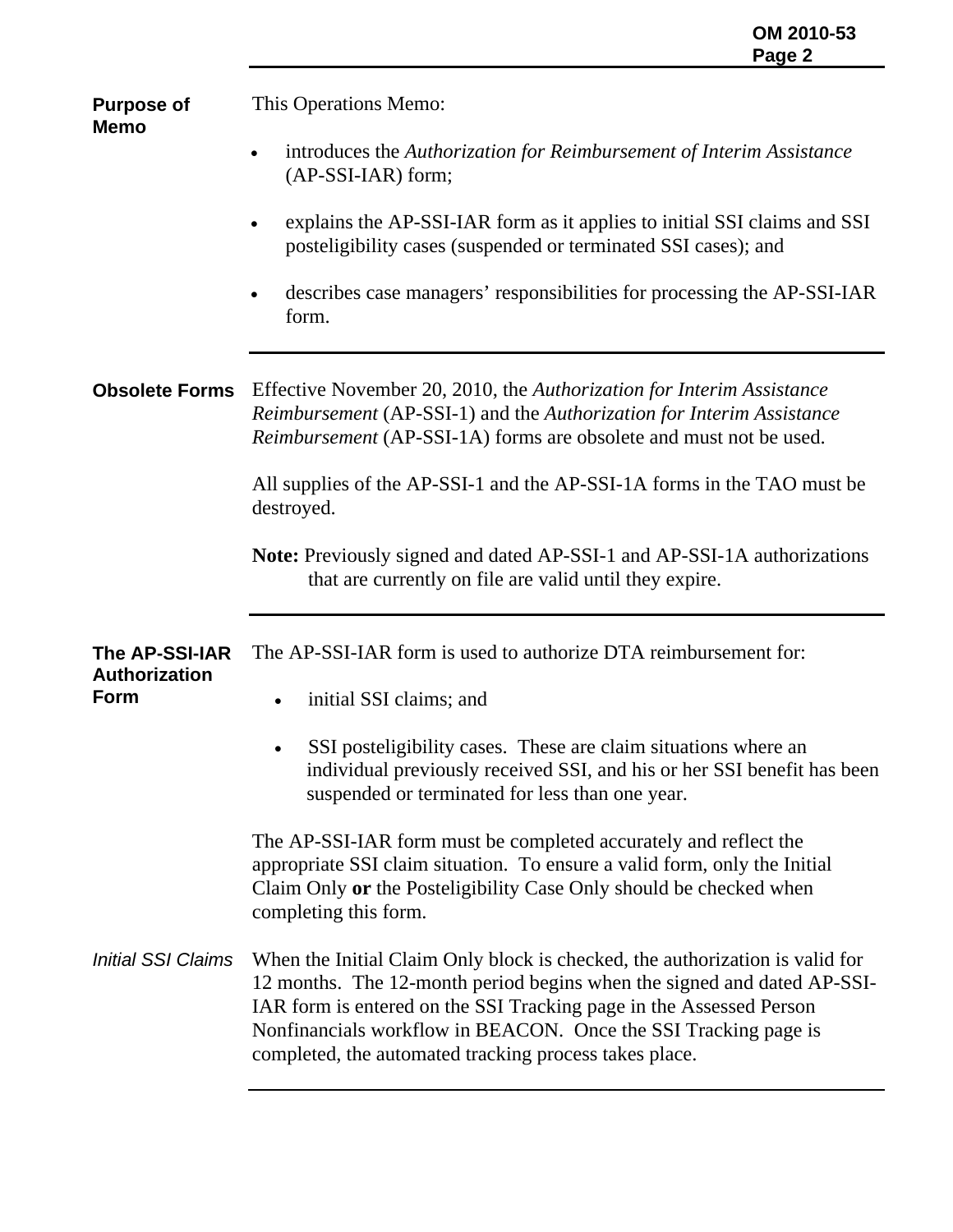| <b>AP-SSI-IAR</b><br>Authorization<br><b>Form</b> | The authorization may continue in effect beyond the 12-month period, when<br>the client:                                                                                                                                                                                                                                                                         |  |  |  |  |  |
|---------------------------------------------------|------------------------------------------------------------------------------------------------------------------------------------------------------------------------------------------------------------------------------------------------------------------------------------------------------------------------------------------------------------------|--|--|--|--|--|
| (continued)                                       | applied for SSI benefits before signing the authorization form;<br>$\bullet$<br>applied for SSI during the 12-month period that the authorization form<br>$\bullet$<br>is in effect; or<br>files a timely appeal of SSA's determination on the initial claim.<br>$\bullet$                                                                                       |  |  |  |  |  |
|                                                   | The period of the authorization can terminate before or after the 12-month<br>period when any of these actions occur:                                                                                                                                                                                                                                            |  |  |  |  |  |
|                                                   | SSA issues the SSI retroactive payment;<br>$\bullet$<br>SSA makes a final determination on the claim; or<br>$\bullet$<br>DTA and the client agree to terminate the authorization.<br>$\bullet$                                                                                                                                                                   |  |  |  |  |  |
|                                                   | The authorization period will end on the day any of these actions take place.                                                                                                                                                                                                                                                                                    |  |  |  |  |  |
| Posteligibility<br>Cases                          | When the Posteligibility Case Only block is checked, the authorization is<br>valid for 12 months. The 12-month period begins when the signed and dated<br>AP-SSI-IAR form is entered on the SSI Tracking page in the Assessed<br>Person Nonfinancials workflow in BEACON. Once the SSI Tacking page is<br>completed, the automated tracking process takes place. |  |  |  |  |  |
|                                                   | The authorization can be in effect longer than the 12-month period if the<br>client files a timely appeal with SSA.                                                                                                                                                                                                                                              |  |  |  |  |  |
|                                                   | The period of the authorization can end before or after the 12-month period<br>when any of these actions occur:                                                                                                                                                                                                                                                  |  |  |  |  |  |
|                                                   | SSA makes the first SSI payment on the posteligibility case after a<br>period of suspension or termination;<br>SSA makes a final determination on the appeal; or<br>$\bullet$<br>DTA and the client agree to terminate the authorization.                                                                                                                        |  |  |  |  |  |
|                                                   | The authorization period will end on the day any of these actions take place.                                                                                                                                                                                                                                                                                    |  |  |  |  |  |
| <b>Case Manager</b><br><b>Responsibilities</b>    | To become or remain eligible for EAEDC, a client under age 65 with a<br>physical and/or mental impairment(s) or anyone over age 65 must apply for<br>SSI and cooperate with the SSI application and appeal processes.                                                                                                                                            |  |  |  |  |  |
|                                                   | Additionally, the client must read (or have read to him or her), understand,<br>sign and date the AP-SSI-IAR form.                                                                                                                                                                                                                                               |  |  |  |  |  |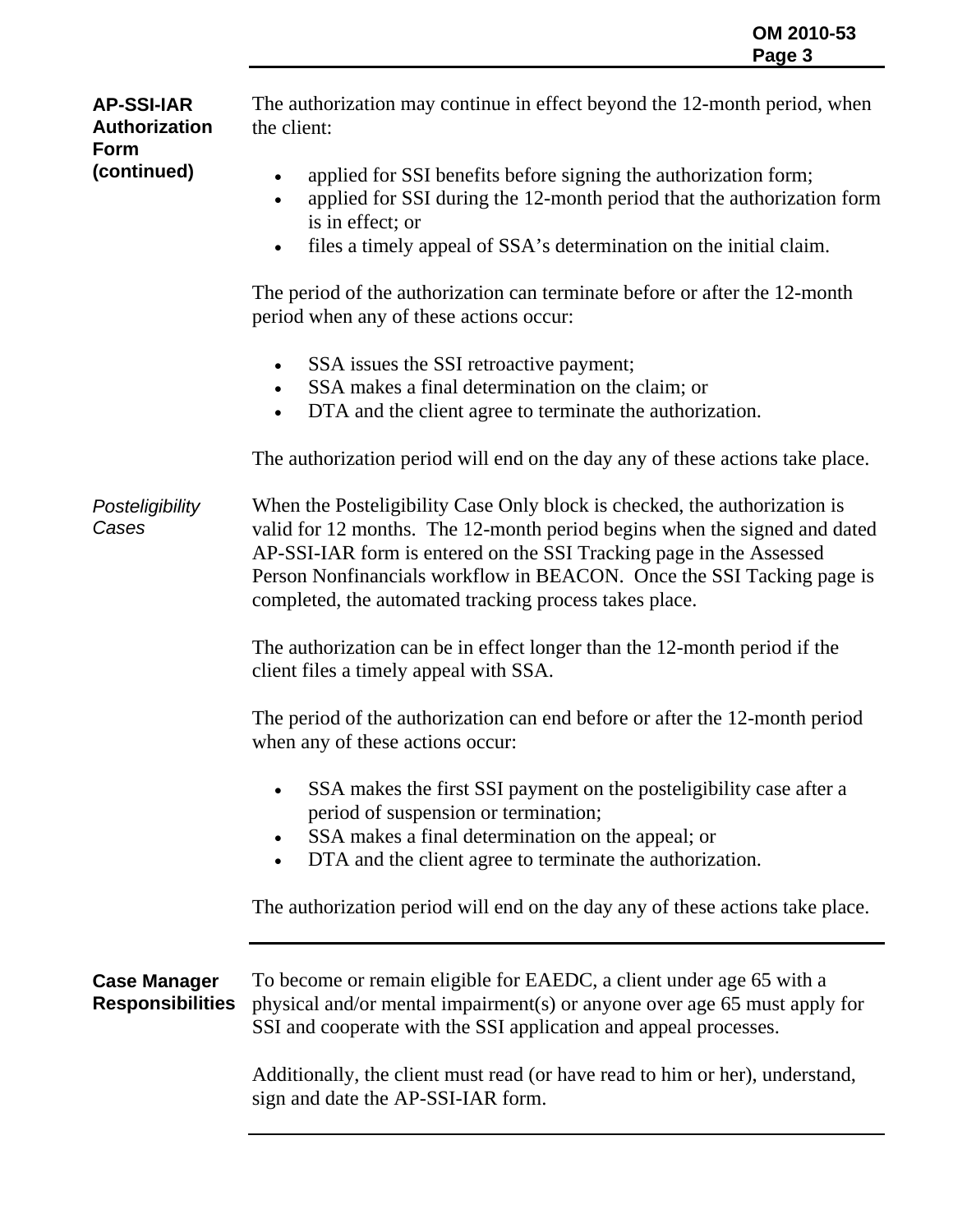The case manager is responsible to:

## **Case Manager Responsibilities (continued)**

- explain the SSI application and interim assistance reimbursement requirements to the client;
- have the client read the AP-SSI-IAR form;
- have the client check the appropriate block on the AP-SSI-IAR form;

**Remember:** Only one block must be checked. If the client checks both blocks, destroy that authorization form. Give the client a new AP-SSI-IAR form and ensure he or she checks only one block, signs and dates the form.

- have the client sign and date the Signature of Individual Receiving Interim Assistance section of the AP-SSI-IAR form;
- sign and date the Signature of State Representative section of the AP-SSI-IAR form;
- give the client a copy of the AP-SSI-IAR form, with instructions to take the copy of the signed form to the SSI interview;
- annotate the Narrative tab regarding the client's compliance with signing the AP-SSI-IAR form; and
- file the original AP-SSI-IAR form in the case record.

**Important:** The original AP-SSI-IAR form must stay in the case record. Central Office Administration and Finance staff may request a copy of the signed AP-SSI-IAR form. However, the form should only be sent to the Administration and Finance unit if requested.

#### **BEACON Instructions**  Once the client and case manager have signed and dated the AP-SSI-IAR form, the receipt of the completed form must be entered on the SSI Tracking page.

The case manager must:

- access the SSI Tracking page;
- select the "Yes" radio button on the AP-SSI Form signed field;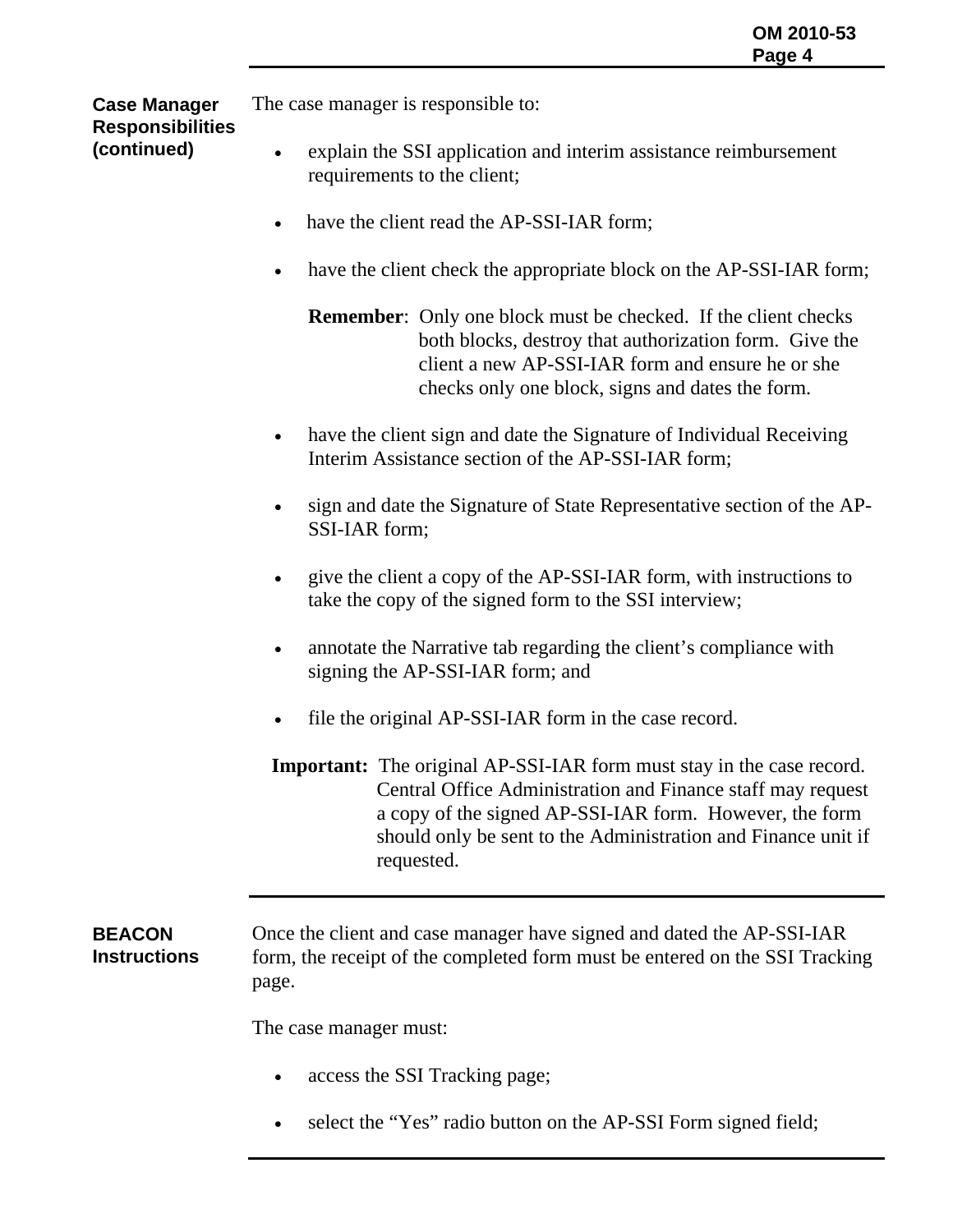**BEACON Instructions (continued)**  • enter the date the client **signed** the AP-SSI-IAR form in the Signed field; • enter the current date in the AP-SSI referral field; • click Next to save the data entered. The SSI application status will be tracked and updated from the SDX batch job. If at any time the client fails to cooperate with the SSI process, the EAEDC case will be closed automatically, following established procedures. See Field Operations Memo 2005-21: *Resumption of the Automated EAEDC/SSI Referral/Closing Process*. **Questions** If you have any questions, please have your Hotline designee call the Policy Hotline.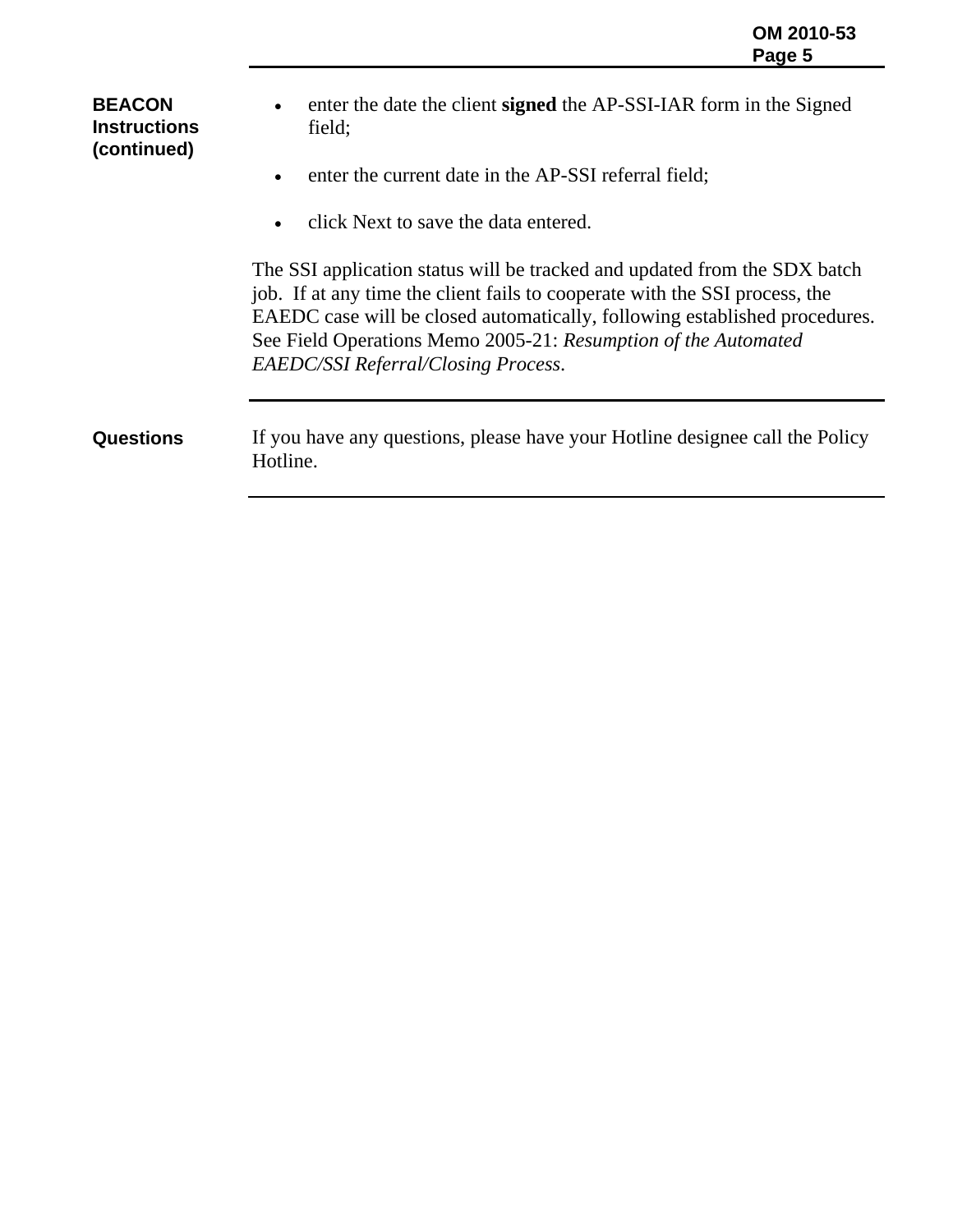

# **AUTHORIZATION FOR REIMBURSEMENT OF INTERIM ASSISTANCE**

## **INITIAL CLAIM OR POSTELIGIBILITY CASE**

| <b>Name</b>           | <b>Social Security Number</b> |
|-----------------------|-------------------------------|
| <b>Street Address</b> | <b>City/State/ZIP Code</b>    |

## **The term "state" means the Massachusetts Department of Transitional Assistance.**

## **What actions am I authorizing when I sign this authorization and I check the "Initial Claim Only" block?**

## **Initial Claim Only**

You are authorizing the Commissioner of the Social Security Administration (SSA) to reimburse the state for some or all of the money the state gives you. This money helps you while SSA decides if you are eligible to receive SSI benefits. If you become eligible, SSA pays the State from the retroactive SSI benefits due you. The reimbursement covers the time from the first month you are eligible to receive SSI benefits through the first month your monthly SSI benefit begins.

If the state cannot stop the last payment made to you, SSA can reimburse the state for this additional payment amount.

## **What actions am I authorizing when I sign this authorization and I check the "Posteligibility Case Only" block?**

## **Posteligibility Case Only**

You are authorizing the Commissioner of the Social Security Administration (SSA) to reimburse the state for some or all of the money the state gives you. This money helps you while SSA decides if your SSI benefits can be reinstated after being terminated or suspended. If your SSI benefits resume, SSA pays the state from the retroactive SSI benefits due you. The reimbursement covers the time from the day of the month the reinstatement is effective through the first month your monthly SSI benefit resumes.

If the state cannot stop the last payment made to you, SSA can reimburse the state for this additional payment amount.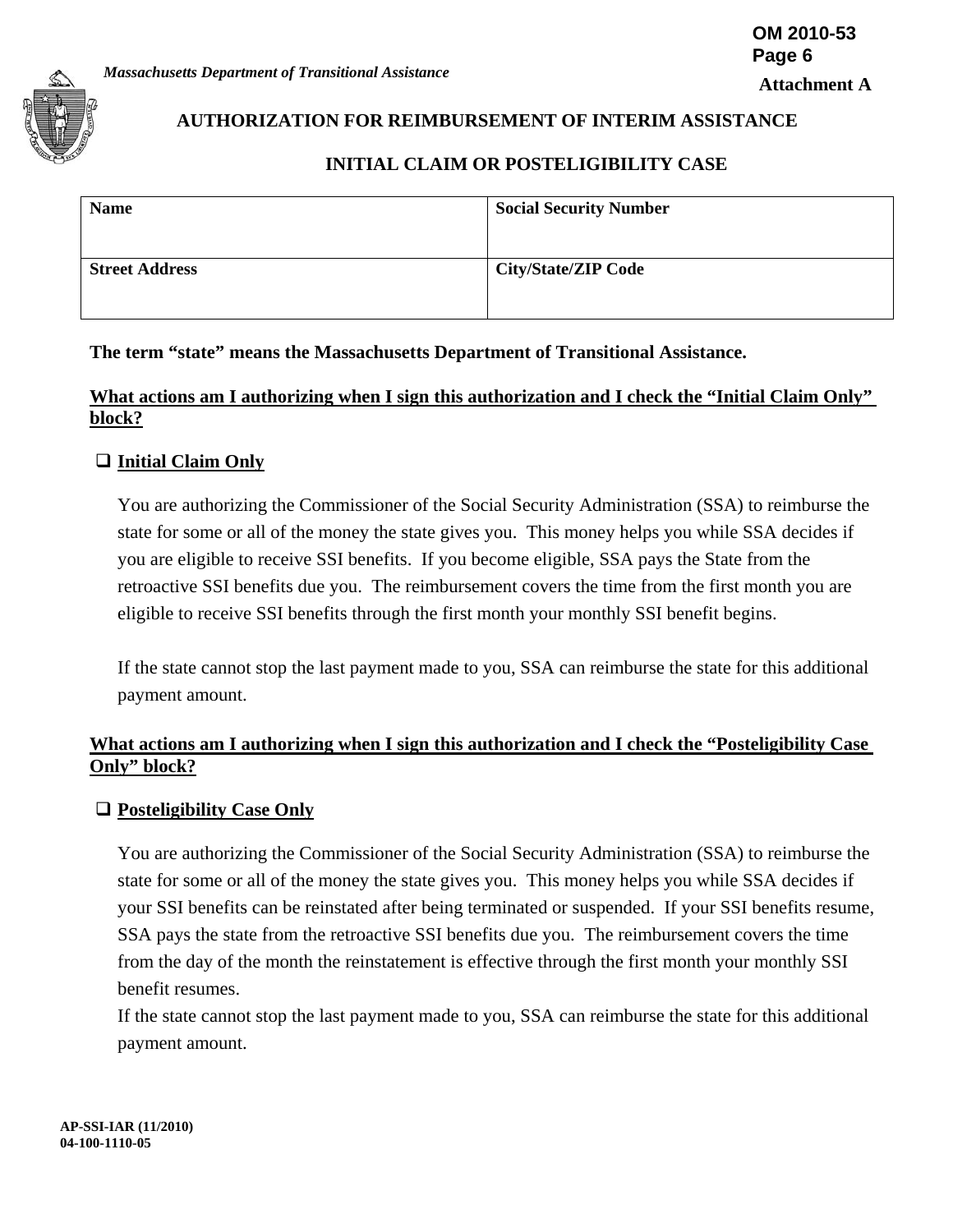#### **Page 7 How can the state use this form when blocks for initial claims and posteligibility cases are part of the form?**

**OM 2010-53**

The state can use this form for one case situation at a time, either an initial claim or a posteligibility case. If both blocks are checked the form is not valid. You and the state must sign and date a new form with only one block checked.

### **What kind of state payment qualifies for reimbursement by SSA?**

SSA can reimburse a state for a payment that is paid only from state or local funds. The state cannot be reimbursed for payments made wholly or partially from Federal funds.

#### **How does SSA determine how much of my SSI money to pay the state?**

SSA decides the amount of payment based on two considerations. First, SSA looks at the amount of money claimed by the state, and second, SSA looks at the amount of your retroactive SSI money available to pay the state. SSA can reimburse the state for a payment made in a month only when you receive a state payment and an SSI payment for the same month. SSA will not pay the state more money than you have for the SSI retroactive period.

# **How long is this authorization effective for the state and me if I checked the "Initial Claims Only" block?**

This authorization is in effect for you and the state for twelve (12) months. The 12 months begin with the date the state notifies SSA through an electronic system that the state has received the authorization and ends 12 months later. You and a state representative must sign and date the authorization for the authorization to be valid.

Exceptions apply to this rule. The state must send SSA the authorization within a certain time frame. For a state using an electronic system, SSA must receive the authorization information within 30 calendar days of the state matching your SSI record with your state record. If the information is late, SSA will not accept the information sent by the state. SSA will not pay any of your retroactive SSI benefits to the state. SSA will send you any SSI money that may be due you, based on SSA's regular payment rules.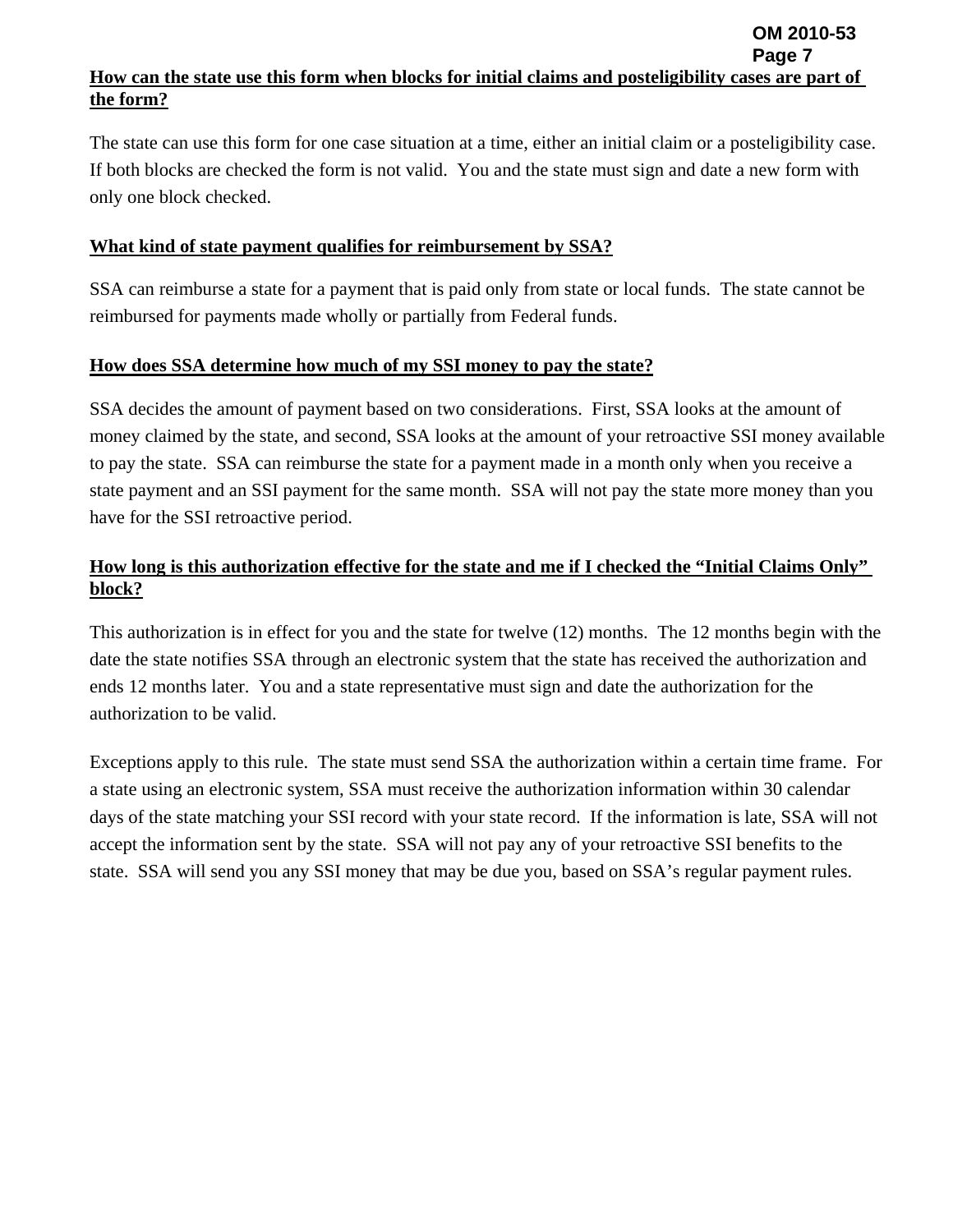The authorization can stay effective longer than the 12-month period, if you

- apply for SSI benefits before the state has the authorization form, or
- apply within the 12-month period the authorization is effective, or
- file a valid appeal of SSA's determination on your initial claim.

The period of the authorization can end before the 12-month period ends, or end after the 12-month period ends when any of these actions take place:

- SSA makes the first SSI payment on your initial claim; or
- SSA makes a final determination on your claim; or
- the state and you agree to terminate this authorization.

The authorization period will end with the day of the month any of these actions take place.

# **How long is this authorization effective for the state and me if I check the "Posteligibility Case Only" block?**

This authorization is in effect for you and the state for twelve (12) months. The 12 months begin with the date the state notifies SSA through an electronic system that the state has received the authorization and end 12 months later. You and a state representative must sign and date the authorization for the authorization to be valid.

Exceptions apply to this rule. The state must send SSA the authorization within a certain time frame. For a state using an electronic system, SSA must receive the authorization information within 30 calendar days of the state matching your SSI record with your state record. If the information is late, SSA will not accept the information sent by the state. SSA will not pay any of your retroactive SSI benefits to the state. SSA will send you any SSI money that may be due you, based on SSA's regular payment rules.

# **Can the authorization stay effective longer than the 12-month period? Can the authorization end before or after the 12-month period ends?**

The authorization can stay in effect longer than the 12-month period if you file a valid appeal. You must file your appeal within the time frame SSA requires. The period of the authorization can end before the 12-month period ends, or can end after the 12-month period ends when any of these actions take place:

- SSA makes the first SSI payment on your posteligibility case after a period of suspension or termination; or
- SSA makes a final determination on your appeal; or
- the state and you agree to terminate this authorization.

The authorization period will end with the day of the month any of these actions take place.